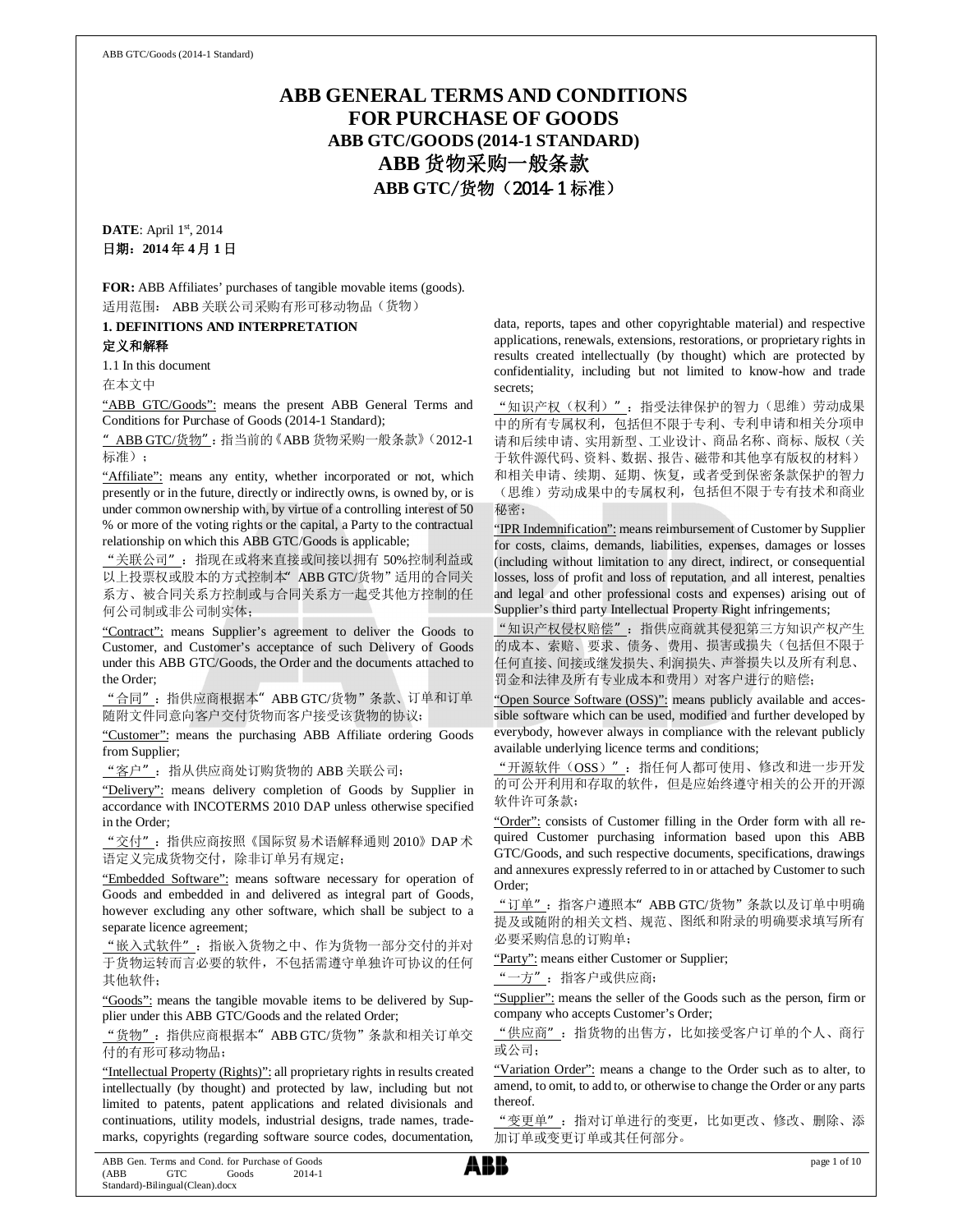1.2 Unless otherwise specified in the present ABB GTC/Goods: 除非本" ABB GTC/货物"条款中另有规定, 否则:

1.2.1 References to clauses are to clauses of the ABB GTC/Goods; 参考条款是指参考"ABB GTC/货物"中的条款;

1.2.2 Headings to clauses are for convenience only and do not affect the interpretation of the ABB GTC/Goods;

条款标题仅为提供方便,不应影响 ABB GTC/货物"条款的解释;

1.2.3 The use of the singular includes the plural and vice versa; 单数词语的使用包含其复数,反之亦然;

1.2.4 The use of any gender includes all genders. 指明任何性别的词语包含所有性别。

#### **2. APPLICATION OF TERMS**

# 条款的适用

2.1 Each Order requires acceptance by Supplier either expressly by giving notice of acceptance, or impliedly by fulfilling the Order, in whole or in part.

每份订单都需要供应商通过发出订单接受函的明确形式或通过完 成订单的默认形式整体或部分接受。

2.2 The ABB GTC/Goods are the only terms and conditions upon which Customer is prepared to deal with Supplier for the provision of Goods, and it shall govern the Contract between Customer and Supplier to the exclusion of all other terms or conditions, except if and to the extent otherwise expressly agreed in writing between Customer and Supplier.

"ABB GTC/货物"是客户就货物提供与供应商进行交易依据的唯 一条款,并应适用于客户和供应商之间的合同,所有其他条款被 排除在外,除非客户和供应商通过书面形式另外明确达成一致的 条款。

2.3 No terms or conditions endorsed upon, delivered with or contained in Supplier's quotations, acknowledgements or acceptances of Orders, specifications or similar documents will form part of the Contract, and Supplier waives any right which it otherwise might have to rely on such other terms or conditions.

供应商报价单、确认书或订单接受函、规范或类似文档上背书的、 随带的或包含的条款不应构成合同的一部分,供应商放弃任何其 针对这些条款享有的权利。

2.4 The ABB GTC/Goods version effective at the date when the Order was placed, applies to the respective Order, and any amendment(s) to the ABB GTC/Goods shall have no effect unless expressly agreed in writing and signed by duly authorised representatives of Customer and Supplier.

下订单时生效的" ABB GTC/货物"条款适用于相应的订单,任何 对"ABB GTC/货物"条款的修改不应具备法律效力,除非客户和 供应商正式授权代表书面一致明确同意并予以签署。

# **3. SUPPLIER'S RESPONSIBILITIES**

## 供应商的职责

3.1 Supplier shall deliver the Goods as provided below: 供应商应按照下列条件交付货物:

3.1.1 in accordance with the applicable laws and regulations; 遵守相应的法律法规;

3.1.2 in accordance with the quality standards stated under Clause 9.1 and specified in the Order;

遵照 9.1 条说明的和订单中指明的质量标准;

3.1.3 free from defects and from any rights of third parties;

没有任何瑕疵并且不存在第三方的任何权利;

3.1.4 on the due date specified in the Order; and 按照订单的规定日期;和

3.1.5 in the quantity specified in the Order.

#### 按照订单的规定数量。

3.2 Supplier shall not substitute or modify any of the materials in the Goods or make any changes to the design of the Goods without Customer's prior written approval.

未经客户的事先书面批准,供应商不得替换或更改货物中的任何 材料或对货物设计进行任何变更。

3.3 Supplier shall take care that the Goods are contained or packaged in the manner usual for such goods or, where there is no such manner, in a manner adequate to preserve and protect the Goods until Delivery completion.

供应商应保证以适用于该货物的通常方式进行包装或装箱,如果 没有这种通常方式,应利用足以保存和保护货物直到交付完成的 方式对货物进行包装或装箱。

3.4 Supplier shall submit invoices in an auditable form, complying with Supplier's and Customer's applicable local mandatory law, generally accepted accounting principles and the specific Customer requirements, containing the following minimum information: Supplier name, address and reference person including contact details (telephone, e-mail etc.); invoice date; invoice number; Order number (same as stated in the Order); Supplier number (same as stated in the Order); address of Customer; quantity; specification of Goods supplied; price (total amount invoiced); currency; tax or VAT amount; tax or VAT number; payment terms.

供应商应遵照供应商和客户当地适用的强制性法律、通用会计准 则和客户的具体要求提交可供审计的发票,并至少包含下列信息: 供应商名称、地址和联系人(包括详细联系信息,如电话、电子 邮件等);发票日期;发票号码;订单号码(与订单上的相同); 供应商编号(与订单上的相同); 客户地址; 数量; 货物规格; 价格(开票总价);货币;税款或增值税金额;税号或增值税编 号;支付条件。

3.5 Invoices shall be issued to Customer as stated in the Order and sent to the invoice address specified in the Order.

应遵照订单中的说明向客户开具发票并发送到订单中说明的地址。

3.6 Customer may issue Variation Orders to Supplier to alter, amend, omit, add to, or otherwise change ordered Goods or parts thereof, and Supplier shall carry out such Variation Orders under the Order and/or ABB GTC/Goods. Agreed unit prices stated in the Order and/or otherwise agreed between Customer and Supplier shall apply.

客户可向供应商下达变更单,以更改、修改、删除、添加已订购 的货物或部分货物,并且供应商应按照订单和/或"ABB GTC/货 物"条款规定执行该变更单。订单中说明的一致同意单价和/或客 户和供应商另外达成一致的单价应适用。

3.7 In no event Supplier shall suspend the Delivery of any Goods to Customer.

供应商在任何情况下都不应中止交付给客户的货物。

## **4. CUSTOMER'S RESPONSIBILITIES**

#### 客户的职责

4.1 In consideration of the Goods delivered by Supplier in accordance with the terms and conditions of the respective Order and the ABB GTC/Goods, Customer shall pay to Supplier the purchase price stated in the Order provided the invoice fulfils the requirements of Clause 3.4. 作为供应商按照相应订单和"ABB GTC/货物"中的条款交付货物 的对价,客户应向供应商支付订单中说明的采购价格,前提条件 是发票满足 3.4 条的要求。

4.2 Customer reserves the right to set off such amount owed to Supplier, or withhold payment for Goods not provided in accordance with the Order and the ABB GTC/Goods.

客户有权抵销供应商欠客户的金额,或客户有权扣减未遵照订单 和"ABB GTC/货物"条款规定所供货物的款项。

# **5. DELIVERY**

交付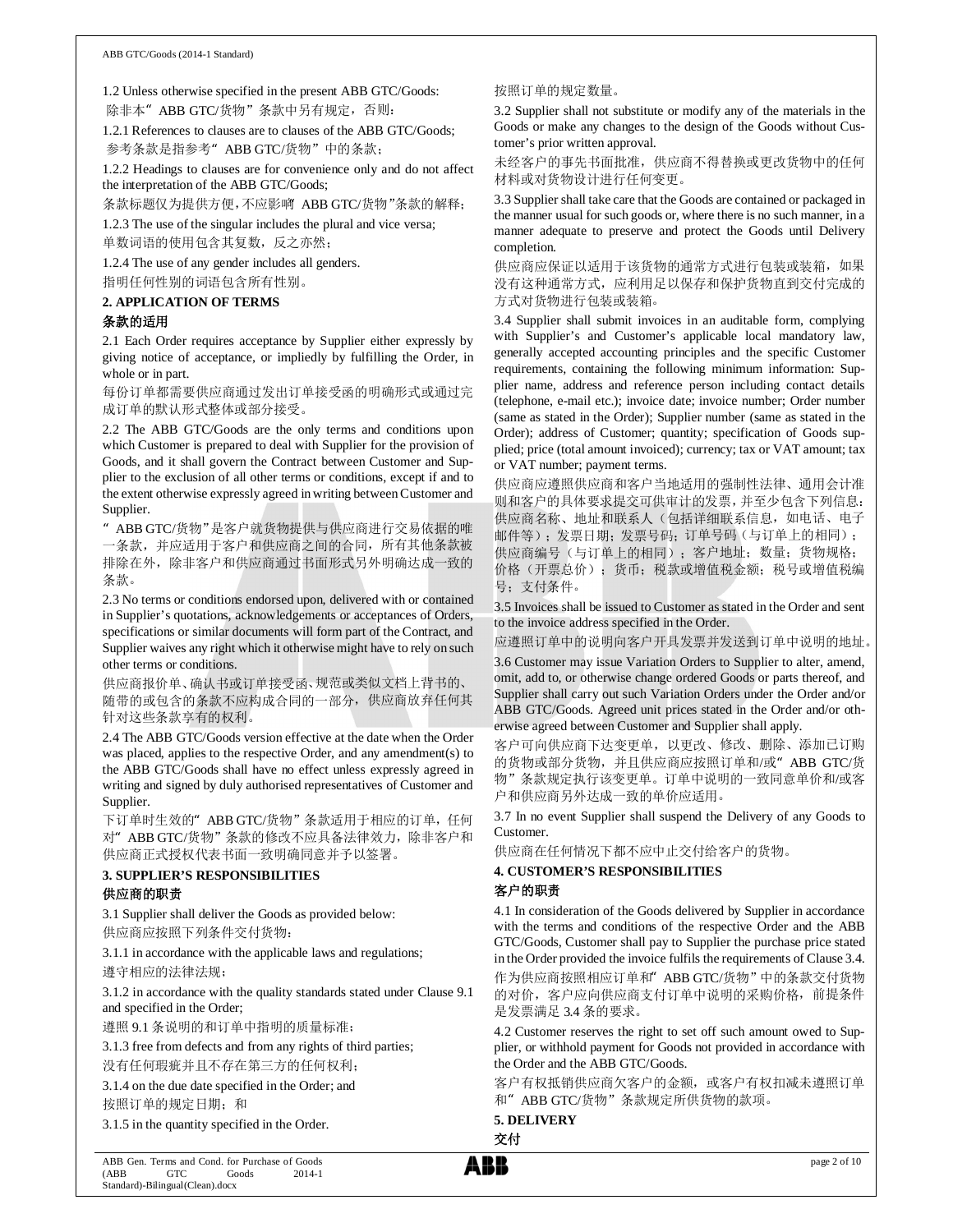5.1 The Goods shall be delivered in accordance with INCOTERMS 2010 DAP, to the point of delivery specified in the Order, or Customer's place of business if no other point of delivery has been specified by Customer.

货物应按照《国际贸易术语解释通则 2010》DAP 术语定义交付至 订单中说明的交付地点,如果客户没有指定其他交付地点,应交 付至客户营业地点。

5.2 Supplier shall ensure that each Delivery is accompanied by a delivery note, which shall contain the following minimum information (unless required otherwise by Customer): the Order number, date of Order, number of packages and contents and, in the case of part delivery, the outstanding balance remaining to be delivered.

供应商应确保每次交付都附随相应的交货单,该交货单至少包含 下列信息(除非客户另有要求):订单号码、订单日期、货物包 数和容量以及如果是部分交付,剩余未交付的数量。

5.3 The Goods shall be delivered during Customer's business operation hours unless otherwise requested by Customer.

除非客户另有要求,否则应在客户的营业时间内交付货物。

5.4 Upon Delivery, Supplier (or its appointed carrier) shall provide Customer with such export documents as are necessary together with a delivery note.

交付时,供应商(或其指定承运人)应随交货单一起向客户提供 必要的出口文件。

5.5 Ownership (title) of the Goods shall pass to Customer at Delivery, except if otherwise expressly agreed. However, to the extent that the Goods contain Embedded Software, ownership (title) regarding such Embedded Software shall not be passed to Customer, however Customer and all users shall have a worldwide, irrevocable, perpetual, royalty-free right to use the Embedded Software as an integral part of such Goods or for servicing the Goods. In the event the Embedded Software or any part thereof is owned by a third party, Supplier shall be responsible for obtaining the respective software licences necessary from the third party before Delivery to comply with its obligations under the Order.

货物的所有权(所有权凭证)在交付时应转移给客户,除非另外 明确达成一致。然而,如果货物包含嵌入式软件,相关嵌入式软 件的所有权(所有权凭证)不应转移给客户,但是对于作为货物 一部分或服务于货物的嵌入式软件,客户和所有用户应享有全球 性的、不可撤消的、永久性免使用费的使用嵌入式软件的权利。 如果嵌入式软件或其任何部分属于第三方所有,供应商应负责在 交付前从该第三方处获得相应的软件许可,以遵守其在订单项下

的义务。

5.6 In the event the Embedded Software contains or uses Open Source Software, Supplier must fully specify and inform Customer in writing and prior to Delivery about all Open Source Software implemented into or used by the Embedded Software. In the event that Customer cannot approve any Open Source Software components contained in or used by the Embedded Software, Supplier agrees to replace or substitute the affected Open Source Software component(s) contained in or used by the Embedded Software.

如果嵌入式软件包含或使用开源软件,供应商应在交付之前以书 面形式就嵌入式软件使用或实施所有开源软件的情况充分说明和 告知客户。如果客户不认可嵌入式软件中包含或使用的任何开源 软件元件,供应商同意更换或代替嵌入式软件中包含或使用的受 影响开源软件元件。

5.7 Supplier shall invoice Customer upon Delivery in accordance with Clause 3.4, but such invoicing shall be conducted separately from despatch of the Goods to Customer.

供应商应按照 3.4 条的规定在交付之后向客户开具发票, 但是开 具发票应与向客户发货分开。

#### **6. ACCEPTANCE OF GOODS** 货物接受

6.1 Customer shall not be deemed to have accepted any Goods until it has had a reasonable time to inspect them following Delivery or, in the case of a defect in the Goods, until a reasonable time after such defect has become apparent.

在交付之后有合理时间检验货物之前,或者若在货物有瑕疵的情 况下,该瑕疵变得明显之后的合理时间之前,不应视为客户接受 了任何货物。

6.2 If any Goods delivered to Customer do not comply with Clause 3 (Supplier's Responsibilities), or are otherwise not in conformity with the Order, then, without limiting any other right or remedy that Customer may have under Clause 10 (Remedies), Customer may reject the Goods and request replacement of the Goods or recover all payments made to Supplier by Customer.

如果交付给客户的任何货物没有遵守第3条(供应商的职责)的 规定,或者不符合订单的规定,那么,在不影响客户根据第 10 条 (救济)享有的任何其他权利或救济的情况下,客户可拒收货物, 并要求更换货物或要求供应商全额退回客户支付的款项。

## **7. DELAYED DELIVERY** 延迟交付

If Delivery of the Goods does not comply with the agreed delivery date(s) then, without prejudice to any other rights which it may have, Customer reserves the right to:

如果货物没有按照预定日期交付,那么,在不影响任何其他权利 的情况下,客户有权:

7.1 terminate the Contract in whole or in part;

全部或部分终止合同;

7.2 refuse any subsequent delivery of the Goods which Supplier attempts to make;

拒绝供应商试图进行的任何后续货物交付;

7.3 recover from Supplier any expenditure reasonably incurred by Customer in obtaining the Goods in substitution from another supplier; 要求供应商赔偿客户从其他供应商处获得替代货物合理发生的任 何费用;

7.4 claim damages for any additional costs, loss or expenses incurred by Customer which are reasonably attributable to Supplier's failure to deliver the Goods on the agreed delivery date; and

就可合理归因于供应商未按时交付货物的任何额外成本、损失或 费用进行索赔;和

7.5 claim additional compensation for liquidated damages if such compensation right is expressly stated in the respective Order.

要求额外的违约金赔偿,若该赔偿权利在相应订单中进行了明确 说明。

## **8. INSPECTION OF GOODS**

#### 货物检验

8.1 At any time prior to Delivery and during Supplier's business hours, Customer shall have the right at its cost to (i) inspect the Goods and Supplier's manufacturing units upon providing reasonable notice, and/or (ii) request test samples of the respective Goods, or any parts or materials thereof.

在交付之前的任何时间并且是在供应商的营业时间内,客户有权 自担费用(1) 在发出合理通知的情况下,检验货物和供应商的 生产装置;和/或(2)要求对相应货物或其任何部分或材料进行 抽样测试。

8.2 If the results of such inspection or test sampling cause Customer to be of the opinion that the Goods do not conform or are unlikely to conform with the Order or with any specifications and/or patterns supplied or advised by Customer to Supplier, Customer shall inform Supplier and Supplier shall immediately take such action as is neces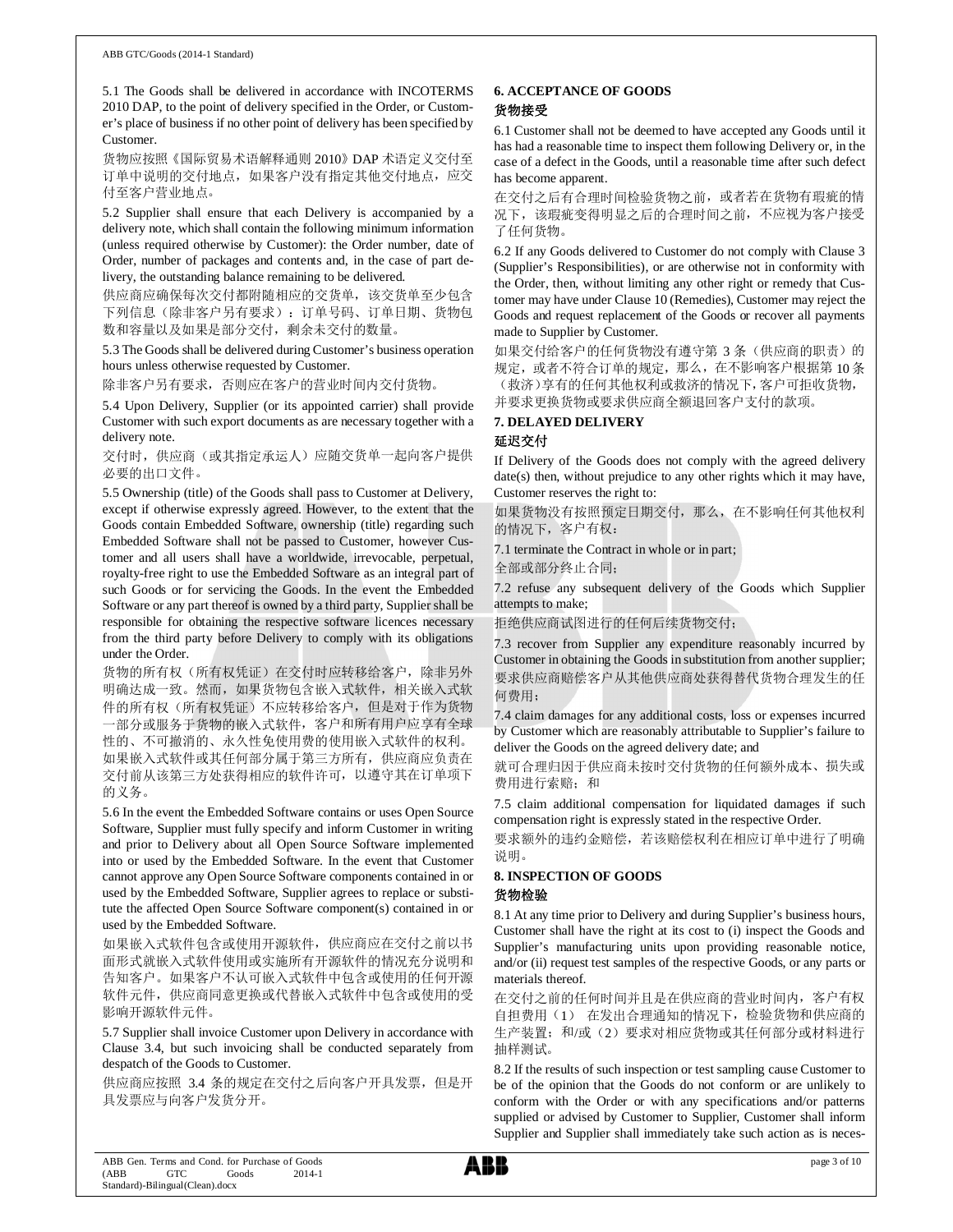sary to ensure conformity with the Order. In addition Supplier shall carry out such necessary additional inspection or testing at Supplier's own cost whereby Customer shall be entitled to be present and in attendance.

如果检验或抽样测试的结果使得客户认为,货物不符合或不可能 符合订单或任何客户提供或告知供应商的规格和/或样品的要求, 客户应通知供应商,供应商应立即采取必要措施确保符合订单要 求。此外,供应商应自担费用进行必要的额外检验或测试,由此 客户有权在场和参加该检验或测试。

8.3 Notwithstanding any inspection or test sampling by Customer, Supplier shall remain fully responsible for the Goods compliance with the Order. This applies whether or not Customer has exercised its right of inspection and/or testing and shall not limit Supplier's obligations under the Order. For the avoidance of doubt, inspection or testing of Goods by Customer shall in no event exempt Supplier from or limit Supplier's warranties or liability in any way.

不管客户进行了何种检验或抽样测试,供应商应完全负责货物符 合订单的要求。这适用于不管客户是否行使了其检验和/或测试的 权利,并且不应限制供应商在订单项下的义务。为避免疑义,客 户检验或测试货物在任何情况下都不应以任何方式免除或限制供 应商的保证或责任。

#### **9. WARRANTY**

# 质保

9.1 Supplier warrants that the Goods:

供应商保证货物:

9.1.1 comply with all agreed specifications, including all specified material, workmanship and the like, documentation and quality requirements, or in absence thereof are fit for the purposes for which goods of the same description type would ordinarily be used and keep the functionality and performance as expected by Customer according to Supplier's information, documentation and statements;

符合所有达成一致的规范,包括所有规定材料、工艺和同类性质 要求、资料和质量要求,或在没有达成一致的规范情况下,符合 相同类型货物通常用途,并根据供应商的信息、资料和声明保持 具有客户期望的功能和性能;

9.1.2 are fit for any particular purpose expressly or impliedly made known to Supplier in the Order and/or Order related documents;

符合在订单和/或订单相关文件中明示或默示告知供应商的任何 特定用途;

9.1.3 are new and unused at the date of Delivery;

在交付日期是全新未用货物;

9.1.4 are free from defects and rights of third parties;

没有任何瑕疵并且不存在第三方权利;

9.1.5 possess the qualities which Supplier has held out to Customer as a sample or model;

具有供应商提供给客户的样品或模型同样的质量;

9.1.6 comply with Clause 12 (Compliance with Relevant Law). 符合第12条规定(遵守相关法律)。

9.2 The warranty period shall be twenty four (24) months from Delivery, or such other time period stated in the Order or otherwise expressly agreed in the Contract.

质保期为交付后二十四(24)个月,或订单中说明的其他期限或 合同中明确达成一致的期限。

9.3 In case of non-compliance with the warranty provided under this Clause, Customer shall be entitled to enforce the remedies provided in Clause 10 (Remedies) hereunder.

如果没有遵守本条中的质保规定,客户有权执行第 10 条(救济) 中规定的救济。

**10. REMEDIES** 救济

10.1 In case of breach of warranty under Clause 9 (Warranty) or if Supplier otherwise fails to comply with any of the terms of the respective Order, Customer shall give notice in writing to Supplier of such breach of warranty and provide Supplier an opportunity to swiftly remedy it. If no Supplier action to remedy such breach has been taken within forty eight (48) hours of receiving such Customer notification, Customer shall be entitled to any one or more of the following remedies at its own discretion and at Supplier's own expense:

如果违反第 9 条(质保)中的质保规定或供应商没有遵守相应订 单中的任何条款,客户应就该质保违约行为向供应商发出书面通 知,并向供应商提供能迅速补救的机会。如果供应商在收到客户 通知后四十八(48)小时内没有采取补救该违约的措施, 客户可 自主决定并由供应商承担费用享有下列任何一项或多项救济:

10.1.1 to give Supplier another opportunity to carry out any additional work necessary to ensure that the terms and conditions of the Order are fulfilled;

给予供应商另一个机会采取额外的必要措施,以确保满足订单要 求;

10.1.2 to carry out (or to instruct a third party to carry out) any additional work necessary to make the Goods comply with the Order;

采取(或指示第三方采取)任何额外的必要措施使货物符合订单 要求;

10.1.3 to obtain prompt replacement of the defective Goods by Goods conforming with the Order without defects;

利用符合订单要求没有瑕疵的货物迅速更换有瑕疵的货物;

10.1.4 to refuse to accept any further Goods, but without exemption from Supplier's liability for the defective Goods delivered by Supplier; 拒收任何后续货物,但是没有免除供应商针对瑕疵货物所应承担 的责任;

10.1.5 to claim such damages as may have been sustained by Customer as a result of Supplier's breaches of the respective Order;

就供应商违反订单规定给客户遭受的损失进行索赔;

10.1.6 to terminate the Contract in accordance with Clause 15.2. 按照 15.2 条规定终止合同。

10.2 In the event that Clauses 10.1.1, 10.1.2 or 10.1.3 apply, the entire warranty period of Clause 9.2 shall be restarted.

如果 10.1.1、10.1.2 或 10.1.3 条适用,9.2 条规定的整个质保期应 重新开始计算。

10.3 The rights and remedies available to Customer and contained in the ABB GTC/Goods are cumulative and are not exclusive of any rights or remedies available at law or in equity.

客户享有的包含在"ABB GTC/货物"条款中的权利和救济是累积 性的,并不排除根据法律或衡平法享有的任何权利或救济。

## **11. INTELLECTUAL PROPERTY**

#### 知识产权

11.1 In the event that the Goods (and/or the Embedded Software) delivered by Supplier infringe any third party Intellectual Property Rights, Supplier shall, notwithstanding anything provided to the contrary or otherwise contained in this ABB GTC/Goods, the Order, or the Contract, provide IPR Indemnification to Customer. The IPR Indemnification applies whether or not Supplier may have been negligent or at fault and does not limit any further compensation rights of Customer. Supplier's obligation to indemnify Customer as provided under this Clause shall not apply if and to the extent the liability or damage was caused by Customer's own pre-existing Intellectual Property Rights contributed to, or implemented into the Goods provided by Supplier.

如果供应商提供的货物(和/或嵌入式软件)侵犯了任何第三方知 识产权,不管本"ABB GTC/货物"条款、订单或合同是否有相反 规定或其他规定,供应商应向客户提供知识产权侵权赔偿。不管 供应商是否存在疏忽或犯错,知识产权侵权赔偿适用并且不限制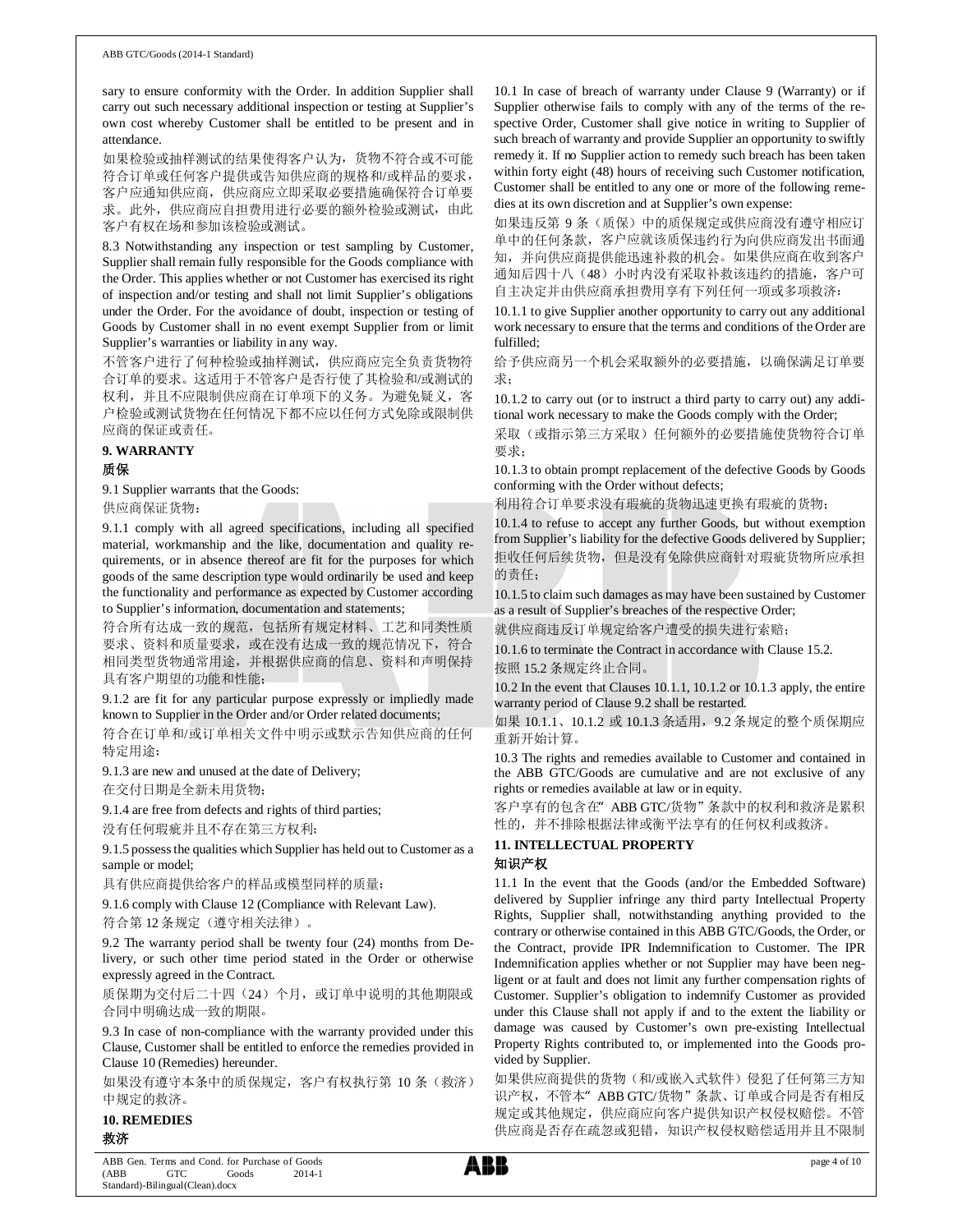#### ABB GTC/Goods (2014-1 Standard)

客户获得任何进一步赔偿的权利。如果由客户自身既存的知识产 权用于或安装于供应商提供的货物中造成的责任或损失,本条款 规定的供应商向客户赔偿的义务不应适用。

11.2 If any infringement claim is made against Customer, Customer may without prejudice to its rights under Clause 11.1 also request at its discretion and at Supplier's cost that Supplier (i) procures for Customer the right to continue using the Goods; (ii) modifies the Goods so that they cease to be infringing; or (iii) replaces the Goods so that they become non-infringing.

如果针对客户提起任何侵权索赔,客户可在不影响其根据 11.1 条 享有的权利的情况下,可要求供应商由其承担费用(1)促成客户 有权继续使用货物;(2)改造货物以便货物停止侵权;或(3) 更换货物以便其不再侵权。

11.3 In the event Supplier cannot fulfil Customer's above request, Customer shall be entitled to terminate the Order, to reclaim all sums which Customer has paid to Supplier under the Order and to claim compensation in accordance with Clause 11.1 and for any other costs, losses or damages incurred whatsoever.

如果供应商不能满足客户的上述要求,客户有权终止订单,索回 客户根据订单支付给供应商的所有款项,并可根据 11.1 条的规定 要求补偿和就由此产生的任何其他成本、损失或损害要求赔偿。

#### **12. COMPLIANCE WITH RELEVANT LAW** 遵守相关法律

12.1 The Goods covered by this ABB GTC/Goods shall be provided by Supplier in compliance with all relevant legislation, regulations, and codes of practice, guidance and other requirements of any relevant government or governmental agency applicable to Supplier. To the extent that such regulations are advisory rather than mandatory, the standard of compliance to be achieved by Supplier shall be in compliance with the generally accepted best practice of the relevant industry.

本"ABB GTC/货物"条款涵盖的货物应由供应商遵照所有相关法 律、法规、规范、指南以及任何相关政府或政府机构的其他要求 进行提供。如果这些规定是建议性的而非强制性的,适用于供应 商的合规标准应为遵守相关行业公认的最佳做法。

12.2 Both Parties warrant that each will not, directly or indirectly, and that each has no knowledge that the other Party or any third parties will, directly or indirectly, make any payment, gift or other commitment to its customers, to government officials or to agents, directors and employees of each Party, or any other party in a manner contrary to applicable laws (including but not limited to the U. S. Foreign Corrupt Practices Act and, where applicable, legislation enacted by member states and signatories implementing the OECD Convention Combating Bribery of Foreign Officials), and shall comply with all relevant laws, regulations, ordinances and rules regarding bribery and corruption. Nothing in this ABB GTC/Goods shall render either Party or any of its Affiliates liable to reimburse the other for any such consideration given or promised.

双方特此保证,任何一方不会,且未知悉另一方会,直接或间接 地,以违反相关法律(包括但不限于美国《反海外贿赂法》以及 适用的经合组织成员国为实施《禁止在国际商业交易中贿赂外国 政府官员公约》制定的立法)规定的方式,向其客户、政府官员、 双方的代理、董事和员工或任何其他方付款、赠送礼物或做出其 他承诺,并且双方应遵守所有有关贿赂和腐败的法律、法规、条 例和规定。本"ABB GTC/货物"条款的任何规定均不使任何一方 承担义务偿付另一方任何已给予的或承诺的此种对价。

12.3 Either Party's material violation of any of the obligations contained in this Clause 12 (Compliance with Relevant Law) may be considered by the other Party to be a material breach of the respective contractual relationship for the sale of Goods to which this ABB GTC/Goods applies, and shall entitle such Party to terminate such contractual relationship with immediate effect and without prejudice to

any further right or remedies under such contractual relationship or applicable law.

任何一方对上述 12 条(遵守相关法律)规定的任何义务的实质性 违反可被另一方视为对适用本"ABB GTC/货物"的相应货物销售 合同关系的实质性违反,另一方因而有权立即终止本合同关系, 并且不影响在本合同关系项下或适用的法律项下对此享有的任何 进一步的权利或补救措施。

12.4 Supplier shall indemnify without any limitations Customer for all liabilities, damages, costs, or expenses incurred as a result of any such violation of the above mentioned obligations and termination of the respective contractual relationship for the sale of Goods.

供应商应无任何限制条件地赔偿客户因其违反上述义务和终止相 应的货物销售合同关系而导致的全部债务、损害、费用或开支, 该赔偿没有任何达成的限制。

12.5 Supplier herewith acknowledges and confirms that it has received a copy of ABB's Code of Conduct and ABB's Supplier Code of Conduct or has been provided information on how to access the ABB Codes of Conduct online (www.abb.com – Integrity – Code of Conduct). Supplier agrees to perform its contractual obligations under the ABB GTC/Goods and the respective contractual relationship with substantially similar standards of ethical behaviour as stated in the above mentioned ABB Codes of Conduct.

供应商在此认可并确认,其已收到一份 ABB 的行为准则和《ABB 供应商行为准则》或已知悉如何在线获取 ABB 行为准则 (www.abb.com - Integrity - Code of Conduct) 的信息。供应商同 意按照上述提到的 ABB 的行为准则实质类似的标准履行其在本 "ABB GTC/货物"条款和相应合同关系项下的合同义务。

12.6 Supplier must comply with the ABB Lists of Prohibited and Restricted Substances and with the reporting and other requirements regarding Conflict Minerals (available under www.abb.com - Supplying to ABB - Doing Business with ABB). Any statement made by Supplier to Customer (whether directly or indirectly, e.g. where applicable via the ABB Supplier Registration and Pre-Qualification System) with regard to materials used for or in connection with the Goods will be deemed to be a representation under the Contract.

供应商必须遵守《ABB 禁用和限制物质清单》规定,以及有关冲 突矿产的报告及其它要求(参见:www.abb.com - Supplying to ABB - Doing Business with ABB)。任何供应商向客户所做的关于使用 于货物的或与货物有关的材料之声明(无论是直接的还是间接的, 例如通过 ABB 供应商注册及预审系统(如适用)),将被视为合 同下的一种陈述。

12.7 Supplier represents and warrants that it is knowledgeable with, and is and will remain in full compliance with all applicable export and import laws, regulations, instructions, and policies, including, but not limited to, securing all necessary clearance requirements, export and import licenses and exemptions from, and making all proper filings with appropriate governmental bodies and/or disclosures relating to the provision of services, the release or transfer of goods, hardware, software and technology to non U.S. nationals in the U.S., or outside the U.S., the release or transfer of technology and software having U.S. content or derived from U.S. origin software or technology.

供应商陈述并保证其熟知并将一直遵守所有适用的进出口法律, 规定,指令以及政策,包括看不限于:向有管辖权的政府机构获 取所有必须的清关要求,向其取得进出口许可和豁免,完成所有 适当的备案,和/或披露有关向在美国境内的非美国公民或美国境 外提供服务,货物、硬件,软件和技术的转让或转移,将含有与 美国有关内容的或由美国原产的软件或技术衍生的技术和软件进 行转让或转移。

12.8 No material or equipment included in the Goods shall originate from any company or country listed in any relevant boycott list issued by the authority in the country where the material or equipment shall be used or an authority otherwise having influence over the equipment and material forming part of Goods. If any of the Goods is or will be

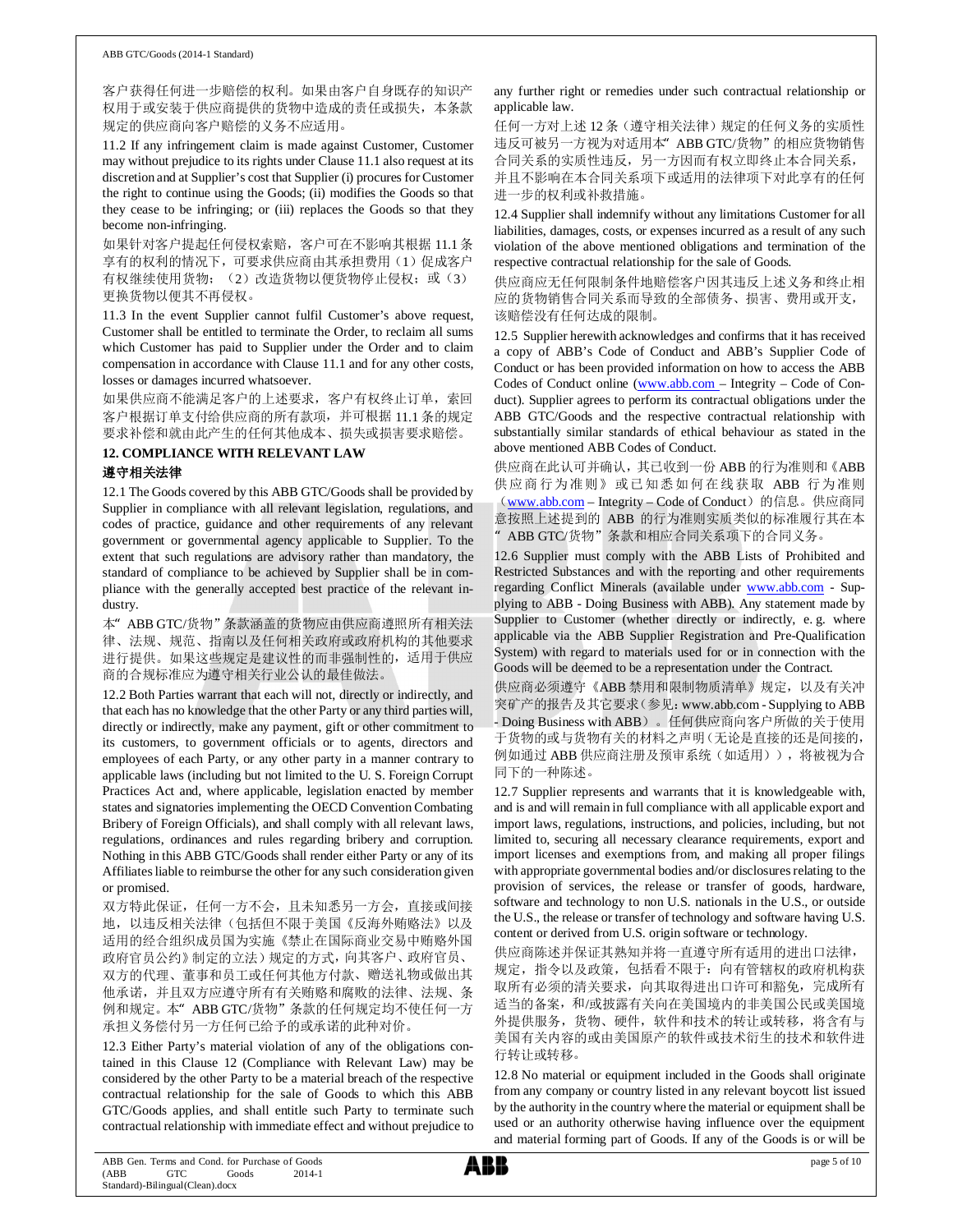subject to export restrictions, it is Supplier's responsibility to promptly inform Customer in writing of the particulars of such restrictions.

若货物在某一国家使用或某一机构以任何方式对构成货物的设备 及材料有影响力,则货物不应包含来自于被列在该国机构出具的 相关联合抵制清单上的任何公司或国家。如果任何货物受到或将 要受到出口限制,供应商应负责立即书面告知客户有关该等限制 的详细情况。

12.9 Supplier shall indemnify and hold Customer harmless for all claims, demands, losses, damages, costs, fines, penalties, attorney's fees and all other expenses arising from export restrictions concealed by Supplier. With respect to export restrictions solely attributable to Customer's use of the Goods, the now said warranty shall only apply to the extent Supplier has knowledge of or reasonably should have been aware of such use.

供应商应向客户赔偿并使客户免受由于供应商隐瞒出口限制所导 致的所有索赔、主张、损失、损害、成本、处罚、罚款、律师费 以及所有其它的费用。若出口限制完全是由客户使用货物而引起 的,上述保证仅在供应商已知或在合理情况下应该知道该等使用 时适用。

12.10 Supplier must indicate the customs tariff numbers of the country of consignment for all Goods. For controlled Goods, the national export control numbers must be indicated and, if the Goods are subject to U.S. export regulations, ECCN or ITAR classifications. Proofs of preferential origin as well as conformity declarations and marks of the country of consignment or destination are to be submitted without being requested; certificates of origin upon request.

供应商必须指明所有货物出口的海关税则号。对于受管制的货物, 则应注明国家出口管制编号,且如果货物应遵循美国出口规定, 则应注明 ECCN 或 ITAR 分类号。无需客户主动要求,供应商应 提交优惠原产地证明以及符合性声明和出口国或目的国的标记, 原产地证明根据客户要求提交。

# **13. CONFIDENTIALITY AND DATA PROTECTION** 保密和数据保护

13.1 Supplier is obliged to observe secrecy regarding any data or information acquired during the fulfilment of the Contract irrespective of whether such data or information relates to Customer, its Affiliates or their respective customers or suppliers ("Customer Data"). This includes in particular, but is not limited to, all technical or commercial know-how, drawings, specifications, inventions, processes or initiatives which are of a confidential nature. To safeguard this:

供应商有义务对任何在本合同履行过程中获得的数据或信息进行 保密,无论该等数据或信息是否与客户、客户的关联公司或他们 的客户或供应商有关("客户数据")。客户数据具体包括,但 不限于所有具有保密性质的技术或商业专有信息, 图纸, 规格, 发明,制作工艺或活动。为了保护客户数据:

13.1.1 Supplier shall process or use Customer Data only in accordance with Customer's instructions and with all applicable laws and regulations; for the avoidance of doubt, processing in accordance with the Contract shall be considered to be an instruction from Customer;

供应商应根据客户的指示及所有适用的法律和规定处理或使用客 户数据;为避免疑问,根据本合同处理客户数据应被视作为客户 的指示。

13.1.2 Supplier shall not (i) use Customer Data for any other purposes than for providing the Goods, or (ii) reproduce Customer Data in whole or in part in any form except as may be required to fulfil its obligations under the Contract; (iii) disclose Customer Data nor grant access to such data to any third party without Customer's prior written consent; no third parties in the meaning of this provision are subcontractors approved by Customer;

供应商不应(i) 为非提供货物之目的使用客户数据; 或(ii) 以任何形 式全部或部分复制客户数据,除非该等复制是履行合同下义务所 需的;(iii) 未经客户事先书面同意而向第三方披露或授权其获取 客户数据;本款中的第三方不包括经客户批准的分包商。

13.1.3 Supplier shall take appropriate measures suited to the type of Customer Data to be protected (i) to prevent unauthorised persons from gaining access to data processing systems with which Customer Data are processed or used, (ii) to prevent data processing systems from being used without authorisation, (iii) to ensure that persons entitled to use a data processing system have access only to the data to which they have a right of access, and that Customer Data cannot be read, copied, modified or removed without authorisation in the course of processing or use and after storage, (iv) to ensure that Customer Data cannot be read, copied, modified or removed without authorisation during electronic transmission or transport, and that it is possible to monitor and establish to which bodies the transfer of Customer Data by means of data transmission facilities is envisaged, (v) to ensure that it is possible to monitor and establish whether and by whom Customer Data have been entered into data processing systems, modified or removed, (vi) to ensure that, in the case of commissioned processing of Customer Data, the data are processed strictly in accordance with the instructions of Customer, (vii) to ensure that Customer Data are protected from accidental or unlawful destruction or loss, (viii) to ensure that data collected for different purposes can be processed separately. Supplier shall document the implementation of the technical and organizational measures in detail and shall present this to Customer for review upon request. Where this review raises the need for amendments, these must be applied amicably;

供应商应采取适合于受保护的客户数据类型的恰当方法以(i) 防止 未经授权人员取得进入处理或存放客户数据的数据处理系统的权 限;(ii) 防止数据处理系统遭到未经授权的使用;(iii) 确保使用数 据处理系统的人员仅对他有权访问数据有权限,且未经授权,客 户数据不会在处理或使用过程中以及储存后被阅读、复制、修改 或移除; (iv) 确保客户数据未经授权不会在电子传送或传输过程 中被阅读、复制、修改或移除,且可以监督及确认通过数据传送 设施传输的客户数据被传送到何处; (v) 确保可以监督及确认客户 数据是否或被何人输入数据处理系统,修改或移除; (vi) 确保受 委托处理客户数据时,严格按照客户的指示处理数据; (vii) 确保 客户数据不受意外或非法的破坏或遗失; (viii) 确保为了不同目的 而收集的数据能独立处理。供应商应详细记录技术及结构方法, 且根据客户的要求向提供此类记录以供客户审阅。当客户审阅后 认为需要进行修改,供应商应作相应修改。

13.1.4 Supplier shall ensure and prove that those members of its staff who may come into contact with Customer Data in the course of fulfilling their tasks are subject to the same obligation to confidentiality as applicable to Supplier. Supplier shall confirm this in writing upon Customer's request. Customer may verify compliance with the technical and organisational measures undertaken by Supplier any time upon reasonable notice;

供应商应确保且证明其在履行任务时有可能接触客户数据的员工 遵守和供应商一样的保密义务。供应商应根据客户要求, 提供书 面确认。客户可在任何时候向供应商发出合理通知,核查供应商 采取的技术和结构方法是否符合要求。

13.1.5 The commissioning of subcontractors requires Customer's previous written consent. This applies also in those instances when one subcontractor is replaced by a subsequent one. The contracts awarded by Supplier to its subcontractors are to be formulated in such a manner that they meet the requirements regarding confidentiality and data protection agreed upon in the Contract. Supplier shall provide Customer with information on the essentials of such contracts and on the measures implemented by the subcontractors to fulfil their obligations regarding confidentiality and data protection. If requested by Customer Supplier shall present its respective contractual documents for the former to examine. Supplier shall ensure that Customer has the same rights to monitor the subcontractors as Customer has to monitor Supplier. Subcommissions in the meaning of this provision do not include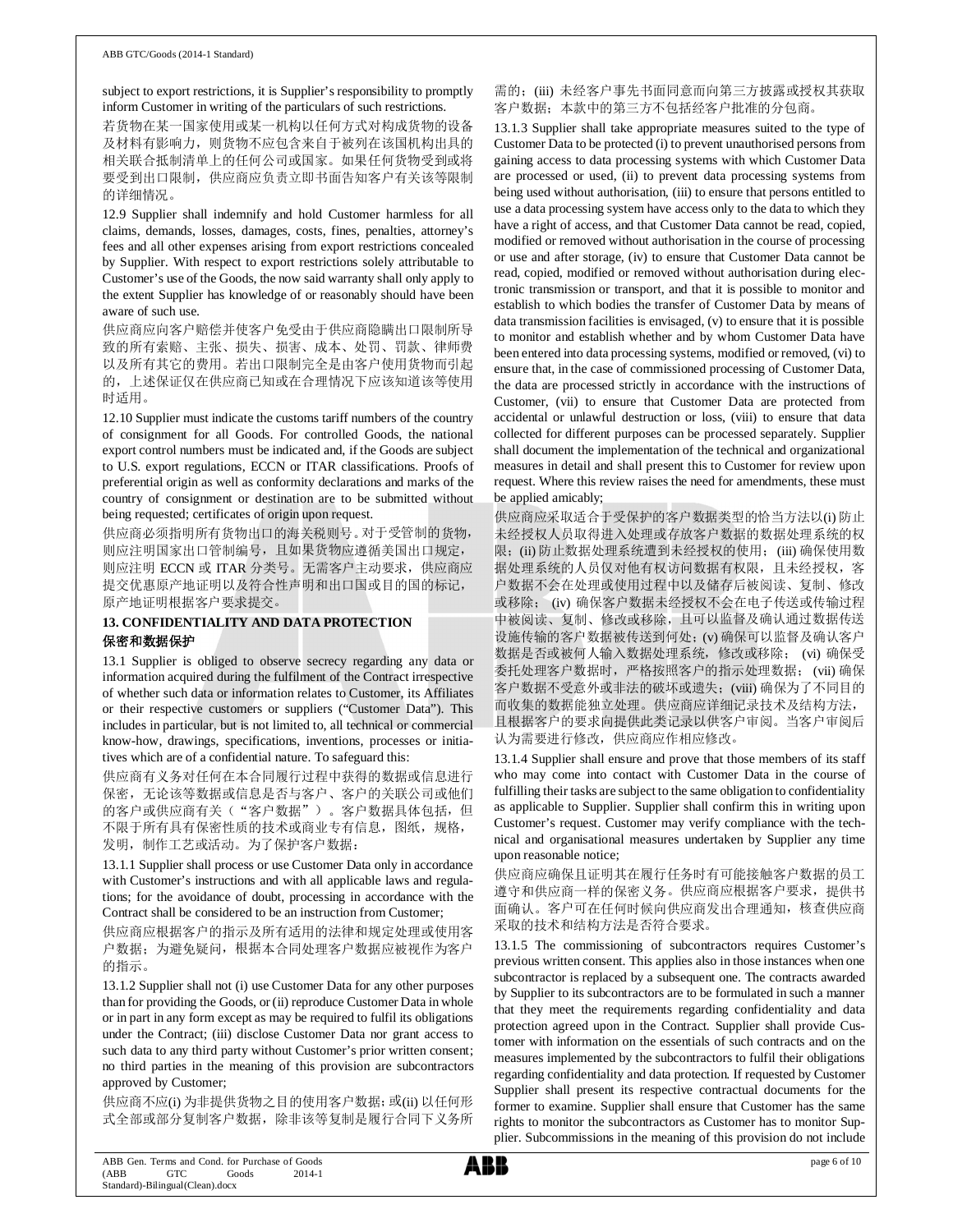ancillary services ordered by Supplier from third parties which are not directly related to Customer, such as telecommunications services, maintenance and user support, cleaning, auditing or the disposal of data media. Even where ancillary services are taken from third parties, Supplier must however ensure confidentiality and undertake monitoring activities.

委任分包商需征得客户的事先书面同意,且该同意在一个分包商 被另一个分包商取代时同样适用。供应商与其分包商签订的合同 应明确其满足本合同下关于保密及数据保护约定的要求。供应商 应向客户提供有关此类合同的主要信息以及分包商为遵守其保密 及数据保护义务而采取的措施。如客户要求,则供应商应出示相 应的合同文件供客户检查。供应商应确保客户有权监督分包商, 正如同客户监督供应商一样。本条款下的分包不包含供应商从第 三方订购的与客户无直接联系的辅助服务, 比如电信服务,维护和 用户支持,清洁,审计或数据媒介的处理。即使辅助服务是由第 三方提供的,无论如何供应商必须确保保密性并进行监督。

13.2 The obligation to confidentiality does not apply to such data (i) whose disclosure is required for the fulfilment of the Contract; (ii) which are publicly known at the time Supplier receives them or which subsequently become publicly known through no action of Supplier itself; (iii) which were already known to Supplier prior to its initial activity for Customer and for which no duty to observe secrecy applies; (iv) which is made accessible to Supplier by third parties and for which no duty to observe secrecy applies or (v) which Supplier is obliged to disclose by mandatory law or by legally binding instruction of a court of law or a public authority. Insofar as Supplier wishes to invoke one of the above exceptions, the burden of proof for the existence of the factual preconditions for such exception shall lie with Supplier.

保密义务不适用于以下数据:(i) 因履行本合同而必须披露的;(ii) 在供应商收到时已为公众所知的或者之后非因供应商原因而为公 众所知;(iii) 在供应商最初为客户开展活动之前已知的且未违反 任何保密义务的;(iv) 在第三方未违反任何保密义务的情况下, 第三方向供应商披露的; 或(v)供应商根据强制法律, 法院或公共 机构有法律约束力的指令有义务披露的。供应商如在上述范围内 援引例外,则其应承担举证该例外存在的事实前提的责任。

13.3 Supplier shall not retain any Customer Data for longer than necessary to provide the Goods or than determined by Customer. Immediately after termination of the Contract or at any time on Customer's demand, Supplier shall, at the choice of Customer, immediately deliver to Customer all copies of such data provided by Customer to Supplier for the purposes of the Contract or received otherwise by Supplier while providing the Goods and/or delete securely all Customer Data from its database. Supplier shall certify to Customer that it has not retained any copies of Customer Data with a written confirmation of destruction. Such confirmation shall be signed by duly authorized signatories of Supplier.

供应商不应保留客户数据至长于提供货物所必需的或者客户决定 的时间。一旦本合同终止或在客户要求的任何时间,供应商应根 据客户的选择,立即向客户交付和/或从其数据库安全删除客户为 了本合同之目的向供应商提供的或供应商在提供货物时以其他方 式收到的所有该类数据及其复本。供应商应以书面销毁确认书的 形式向客户证明其不再保留客户数据的任何复本。该确认书应由供 应商适当授权的签字人签署。

13.4 With regard to any data or information belonging to Customer or its Affiliates relating to an identified or identifiable individual or legal entity or any other entity which is subject to applicable data protection or privacy laws and regulations or being qualified as Personally Identifiable Information within the meaning of the applicable laws ("Personal Data"), Supplier will comply with all applicable data protection and privacy laws and regulations. In addition to the other stipulations in this Clause 13 the following applies:

对属于客户或其关联公司的,受适用数据保护或隐私法律和规定 管辖的已验证的或可验证的的个人、法律实体或任何其他实体的 信息,或在适用法律范围被证明是个人验证信息("个人信息") 的,供应商应遵守所有适用的数据保护及隐私法律和规定。除本 合同第 13 条的其他约定外,以下也应适用:

13.4.1 Supplier shall not process Personal Data in or transfer Personal Data to a country with a level of data protection that is not at least equivalent with the level of data protection that applies within the country of origin of the Personal Data without Customer's prior written consent. Upon Customer's request and where required by applicable law, in particular if Customer or its Affiliates are located in Switzerland or in a country which is a Member State of the European Union (EU) or another signatory to the Agreement on the European Economic Area (EEA), Supplier agrees to enter into a separate data transfer agreement (EU Standard Contractual Clauses/Swiss Data Processing Agreement) with Customer and/or its Affiliates for the transfer of Personal Data to third countries.

未经客户事先书面同意,供应商不得在一个数据保护水平低于个 人信息来源地的国家处理个人信息或将个人信息传输至该国家。 一旦客户要求且适用法律有规定,特别是当客户或其关联公司位 于瑞士或欧盟(EU)成员国之一的国家,或其他签署了欧洲经济区 (EEA)协议的国家,供应商同意为了传输个人信息至第三国,其将 与客户及/或其关联公司另行签署数据传输协议(EU 标准合同条 款/瑞士数据处理协议)。

13.4.2 Supplier shall inform Customer without delay about serious incidents arising in the course of normal operations, suspicions of breaches of data privacy or other irregularities regarding the processing of Customer's or its Affiliates' Personal Data. In such cases Supplier and Customer shall agree on the further handling of the Personal Data. Supplier shall inform Customer without delay about checks performed and measures taken by a supervisory authority. This also applies regarding investigations into administrative or criminal offences.

对于正常的经营过程中突发的严重事件,对违反数据隐私的怀疑 或其他与处理客户或其关联公司个人信息有关的不寻常事件,供 应商应无延迟的告知客户。在此情况下,供应商和客户应就如何 进一步处理个人信息达成一致。供应商应无延迟的通知客户有关 监督机构进行的检查及其采取的方式。此类通知同样适用于行政 或犯罪调查。

13.4.3 Supplier will comply with any request by Customer to access, correct, block or delete Personal Data insofar as Customer is obliged to such request by law.

根据法律规定客户有义务提出要求的范围内,供应商将遵守客户 有关获取、纠正、阻止、或删除个人信息的此类要求。

13.4.4 In case the legislation of a country in which Supplier provides Goods to Customer or its Affiliates requires a contract governing data privacy topics which are not covered by this Clause 13, Supplier agrees to enter into such contract.

如果供应商向客户或其关联公司提供货物所在国的法律要求双方 签署一个规制未被本第 13 条涵盖的数据隐私内容的合同,供应商 同意签署此类合同。

13.5 Supplier agrees that Customer shall be allowed to provide any information received from Supplier to any other ABB Affiliate.

供应商同意客户应被允许向其任何其他 ABB 关联公司提供从供 应商收到任何信息。

13.6 The obligation to Confidentiality and Data Protection exists for an indefinite period of time and therefore this Clause 13 shall survive the expiration or termination of the Contract for any reason.

无论合同因何种原因终止, 第13条(保密和数据保护)中说明的 义务应在合同终止后一直有效。

#### **14. LIABILITY AND INDEMNITY** 责任和赔偿

14.1 Without prejudice to applicable mandatory law or unless otherwise agreed between the Parties, Supplier shall compensate/indemnify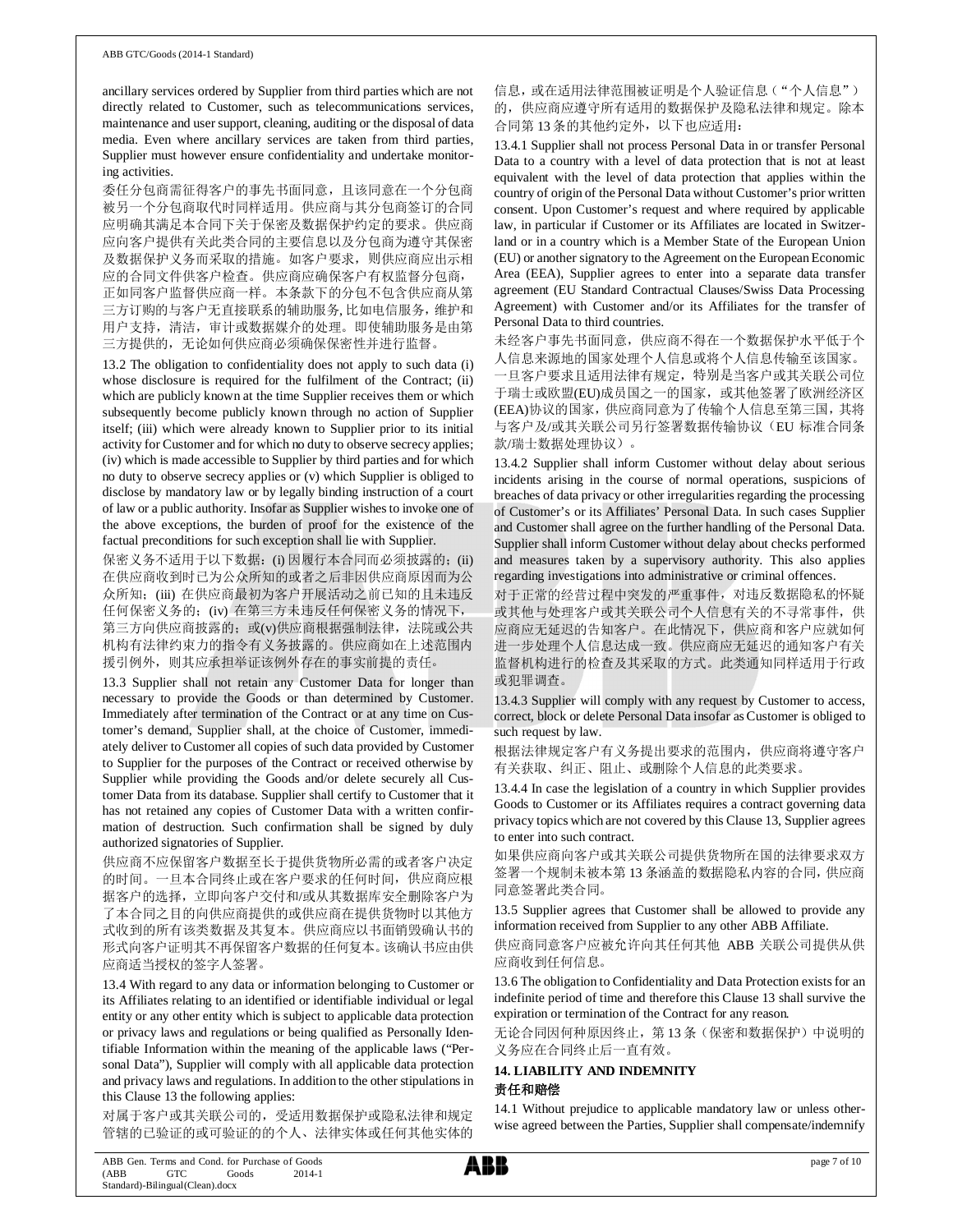Customer for all damages and losses in connection with the Goods whether or not Supplier may have been negligent or at fault (i) for Supplier's breaches of the terms of Contract, and (ii) for any claim, except for IPR Indemnification for which Clause 11 (Intellectual Property) applies, made by a third party (including employees of Supplier) against Customer in connection with the Goods and to the extent that the respective liability, loss, damage, injury, cost or expense was caused by, relates to or arises from the Goods delivered by Supplier and/or its sub-contractors. Upon Customer's request Supplier shall defend Customer against any third party claims.

在不影响适用的强制性法律的情况下或者除非双方另外达成一致, 不管供应商是疏忽还是过错,供应商应就(1)供应商违反合同条 款,和(2)第三方(包括供应商员工)就供应商和/或其分包商 提供的货物造成、引起、导致的相关责任、损失、损害、伤害、

成本或费用针对客户进行的与货物相关的任何索赔——第 11 条 (知识产权)适用的知识产权侵权赔偿除外,对与货物相关的所 有损害和损失向客户进行赔偿/补偿。在客户的要求之下,供应商 应为客户就任何第三方索赔进行辩护。

14.2 Supplier shall be responsible for observance of all of its suppliers and/or sub-contractors, and it shall be responsible for the acts, defaults, negligence or obligations of any of its suppliers and/or sub-contractors, its agents, servants or workmen as fully as if they were the acts, defaults, negligence or obligations of Supplier.

供应商应负责对其所有供应商和/或分包商进行监管并应对其任 何供应商和/或分包商、其代理、雇员或工人的行为、违约、疏忽 或义务负责,就如这些行为、违约、疏忽或义务是供应商的行为。

14.3 The provisions of this Clause 14 (Liability and Indemnity) shall survive any performance, acceptance or payment pursuant to this ABB GTC/Goods and shall extend to any substituted or replacement Goods delivered by Supplier to Customer.

第 14 条的规定(责任和赔偿)应在遵照本" ABB GTC/货物"条 款在任何订单执行、接受或付款后继续生效,并应扩展适用于供 应商提交给客户的任何更换或替代的货物。

14.4 Unless otherwise expressly stated in the respective Order, Supplier shall maintain in force, and upon request provide evidence of, adequate liability insurance and statutory worker's compensation/employer's liability insurance with reputable and financially sound insurers. Nothing contained in this Clause 14 (Liability and Indemnity) shall relieve Supplier from any of its contractual or other legal liabilities. The insured amount cannot be considered nor construed as limitation of liability.

除非在相应的订单中另外进行了明确说明,供应商应有效保存并 应要求提供在声誉和经济状况良好的保险机构投保的足够的责任 保险和法定的劳工保险/雇主责任保险的证明。第 14 条(责任和 赔偿)包含的任何内容不应使供应商免于承担其任何合同或其他 法律责任。投保额不应被视为或解释为责任限制。

14.5 Customer reserves the right to set off any claims under the Order against any amounts owed to Supplier.

客户有权以订单项下的任何索赔额抵销应付给供应商的任何款项。

#### **15. TERM AND TERMINATION OF ORDERS** 订单期限和终止

15.1 The respective contractual relationship established by an Order under this ABB GTC/Goods may be terminated for convenience in whole or in part by Customer upon giving Supplier thirty (30) calendar days written notice, unless otherwise expressly stated in the relevant Order. In such event Customer shall pay to Supplier the value of the already delivered but unpaid parts of the Goods and proven direct costs reasonably incurred by Supplier for the undelivered and unpaid parts of the Goods, however in no event more than the agreed purchase price for the Goods under the respective Order. No further compensation shall be due to Supplier.

适用本 ABB GTC/货物"的订单合同关系可在客户提前三十(30) 个日历日向供应商发出书面通知的情况下方便地全部或部分终止, 除非相关订单中另有明确规定。在这种情况下,客户应向供应商 支付已交付但未付款货物的相关款项以及经过证实的由未交付和 未付款货物遭致的合理的直接成本,但是在任何情况下该支付金 额不应超过相关订单项下的货物采购价格。供应商不应获得任何 进一步补偿。

15.2 In the event of Supplier's breach of the Contract, including a breach of warranty, Customer shall be entitled to terminate the respective Contract established by an Order under this ABB GTC/Goods if Supplier fails to take adequate and timely actions to remedy a breach as requested by Customer. In such event, Customer shall have no obligation to compensate Supplier for the already delivered but unpaid parts of the Goods and Supplier shall be obliged to pay back to Customer any remuneration received from Customer for the Goods and take back the Goods at Supplier's own cost and risk.

在供应商违反合同规定的情况下,包括违反质保条款,如果供应 商未能按照客户的要求采取足够、及时的措施来补救这种违约行 为,客户应有权终止根据本"ABB GTC/货物"项下订单生成的相 应合同。在这种情况下,客户没有义务就已交付但未付款货物向 供应商进行补偿,供应商应向客户退还其从客户处收到的任何货 物款项,并且自担费用和风险收回货物。

15.3 Upon termination Supplier shall immediately and at Supplier's expense safely return to Customer all respective Customer property (including any documentation, data, and applicable Intellectual Property) and Customer information then in Supplier's possession or under Supplier's control and provide Customer with the complete information and documentation about the already delivered parts of the Goods.

一旦合同终止,供应商应自担费用立即安全地将所有相关的客户 财产(包括任何文档、数据和适用的知识财产)和供应商拥有或 控制的客户信息返还给客户,并向客户提供关于已交付货物的完 整信息和资料。

# **16. FORCE MAJEURE** 不可抗力

16.1 Neither Party shall be liable for any delay in performing or for failure to perform its obligations under a respective Order if the delay or failure results from an event of "Force Majeure." For clarification, Force Majeure means an event that was not foreseeable by the affected Party at the time of execution of the respective Order, is unavoidable and outside the control of the affected Party, and for which the affected Party is not responsible, provided such event prevents the affected Party from performing the respective Order despite all reasonable efforts, and the affected Party provides notice to the other Party within five (5) calendar days from occurrence of the respective event of Force Majeure.

任何一方都不应对由于"不可抗力"事件导致的延迟履行或未能 履行相应订单项下的义务负责。为明确含义,不可抗力事件指受 影响方在执行相应订单时不能预见、不可避免的和在受影响方控 制之外、受影响方不负有责任的事件,前提条件是尽管付出了所 有合理努力,这种事件依然阻止了受影响方执行相应的订单,并 且受影响方在发生相应的不可抗力事件后五(5)个日历日内通知 了另一方。

16.2 If an event of Force Majeure occurs which exceeds thirty (30) calendar days either Party shall have the right to terminate the relevant Order forthwith by written notice to the other Party without liability to the other Party. Each Party shall use its reasonable endeavours to minimise the effects of any event of Force Majeure.

如果不可抗力事件持续超过三十(30)个日历日,任何一方都有 权通过书面形式通知另一方终止相应的订单,而无需对另一方承 担责任。每方都应尽其合理努力,最大限度减轻不可抗力事件的 影响。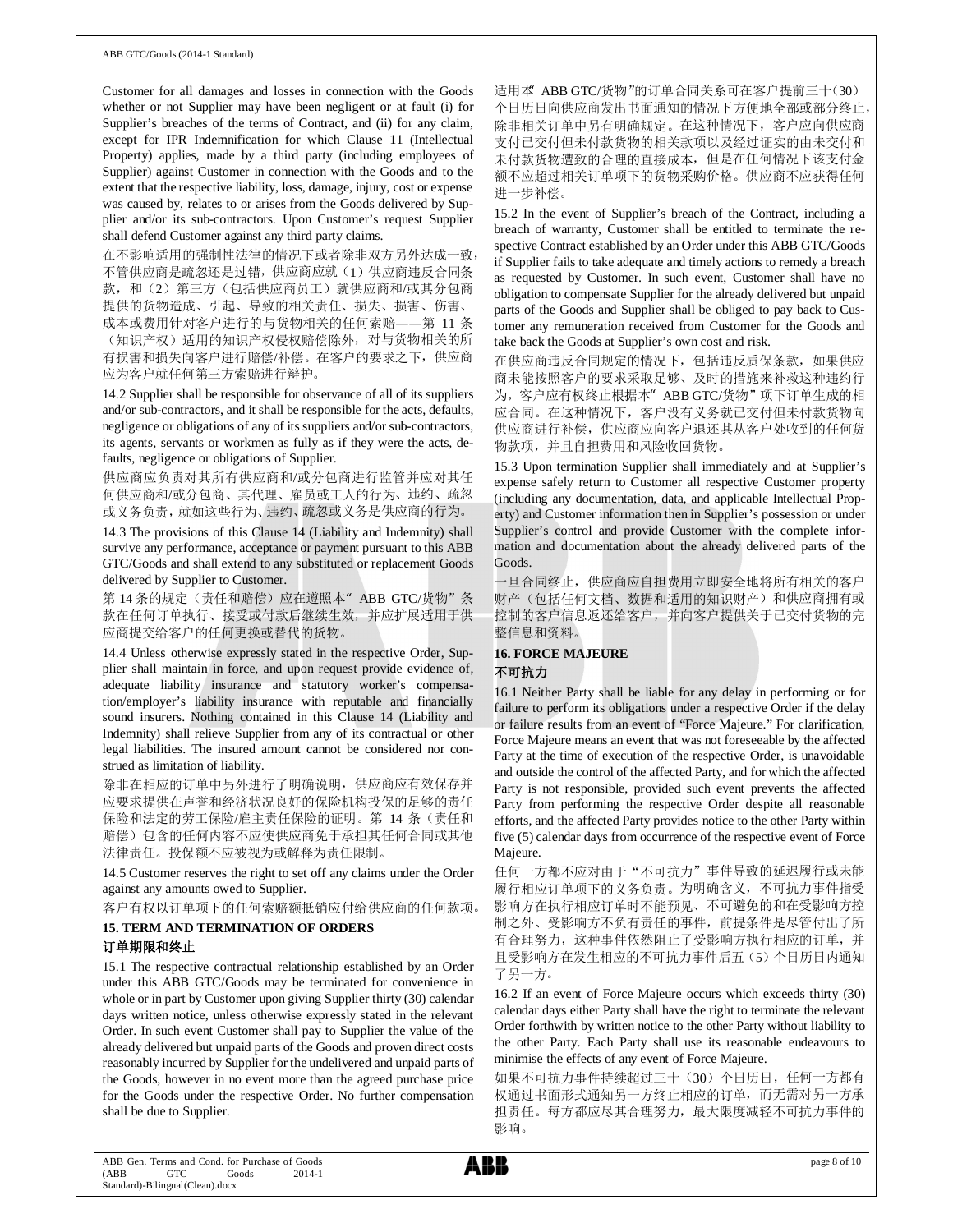# **17. ASSIGNMENT AND SUB-CONTRACTING** 转让和分包

17.1 Supplier shall not assign, sub-contract, transfer, or encumber an Order or any parts thereof (including any monetary receivables from Customer) without prior written approval of Customer.

未经客户的事先书面批准,供应商不得转让、分包、转移或抵押 合同或其任何部分(包括来自客户的任何应收款)。

17.2 Customer may at any time assign, transfer, encumber, sub-contract or deal in any other manner with all or any of its rights or obligations under the respective Order and/or ABB GTC/Goods to any of its own ABB Affiliates.

客户可随时将其相应订单和/或"ABB GTC/货物"项下的全部或 任何权利或义务转让、转移、抵押、分包或以其他方式转让给任 何 ABB 关联公司。

#### **18. NOTICES**

#### 通知

Any notice shall be given by sending the same by registered mail, courier, fax or by e-mail to the address of the relevant Party as stated in the Order or to such other address as such Party may have notified in writing to the other for such purposes. E-mail and fax expressly require written confirmation issued by the receiving Party. Electronic read receipts may not under any circumstances be deemed as confirmation of notice. Electronic signatures shall not be valid, unless expressly agreed in writing by duly authorised representatives of the Parties.

任何通知都应以挂号信、快件、传真或电子邮件的方式发送至订 单中说明的相关方的地址或该方以书面形式通知另一方的其他地 址。电子邮件和传真明确要求接收方的书面确认。电子回执在任 何情况下不能被视作通知确认函。电子签名应无效,除非双方正 式授权代表通过书面形式明确达成一致。

## **19. WAIVERS**

#### 弃权

Failure to enforce or exercise, at any time or for any period, any term of the ABB GTC/Goods or an Order does not constitute, and shall not be construed as, a waiver of such term and shall not affect the right later to enforce such term or any other term herein contained.

在任何时间或任何期限未能实施或执行"ABB GTC/货物"条款或 订单的任何条款,不构成和不应解释为放弃该条款,并且不影响 以后执行该条款或任何其他条款的权利。

# **20. GOVERNING LAW AND DISPUTE SETTLEMENT** 管辖法律和争议解决

20.1 The respective Order and/or ABB GTC/Goods shall be governed by and construed in accordance with the laws of the country (and/or the state, as applicable) of Customer's legal registration, however under exclusion of its conflict of law rules and the United Nations Convention on International Sale of Goods.

相应订单和/或" ABB GTC/货物"应受客户注册国(和/或州, 若 适用)的法律管辖并据其予以解释,《联合国国际货物销售合同 公约》和其冲突法规则不适用。

20.2 For domestic dispute resolution matters, whereby Customer and Supplier are registered in the same country, any dispute or difference arising out of or in connection with the respective Order and/or ABB GTC/Goods, including any question regarding its existence, validity or termination or the legal relationships established by the respective Order and/or ABB GTC/Goods, which cannot be settled amicably, shall be submitted to the jurisdiction of the competent courts of Customer's registration, unless other courts or arbitration are agreed in writing between the Parties.

对于客户和供应商在同一国家注册的国内争议解决而言,任何由 相应订单和/或"ABB GTC/货物"条款导致或与之相关的争议或 差异,包括任何关于其存在、有效性或终止或相应订单和/或 ABB GTC/货物"形成的法律关系的问题,如果不能友好协商解决,应 提交客户注册地的管辖法院进行裁决,除非双方通过书面形式就 其他法院或仲裁达成一致。

20.3 For cross border dispute resolution matters whereby Customer and Supplier are registered in different countries, unless agreed otherwise in writing between the Parties, any dispute or difference arising out of or in connection with the respective Order and/or ABB GTC/Goods, including any question regarding its existence, validity or termination or the legal relationships established by the respective Order and/or ABB GTC/Goods, which cannot be settled amicably, shall be finally settled under the Rules of Arbitration of the International Chamber of Commerce by three arbitrators appointed in accordance with the said Rules. The place of arbitration shall be the location where Customer is registered, unless otherwise agreed in writing. The language of the proceedings and of the award shall be English. The decision of the arbitrators shall be final and binding upon both Parties, and neither Party shall seek recourse to an ordinary state court or any other authority to appeal for revisions of the decision.

对于客户和供应商在不同国家注册的跨国争议解决而言,除非双 方另外通过书面形式达成一致,否则任何由相应订单和/或"ABB GTC/货物"导致或与之相关的争议或差异,包括任何关于其存在、 有效性或终止或相应订单和/或" ABB GTC/货物"形成的法律关 系的问题,如果不能友好协商解决,应按照《国际商会仲裁规则》 由遵照该规则指定的三名仲裁员进行最终裁决。仲裁地应为客户 的注册地,除非另外通过书面形式达成一致。仲裁程序和裁决语 言应为英语。仲裁员的裁决应是终局裁决,并对双方均具约束力。 任何一方都不应向普通州法院或任何其他权威机构寻求改变原裁 决。

# **21. SEVERABILITY** 可分割性

The invalidity or unenforceability of any term or of any right arising pursuant to the ABB GTC/Goods and/or the Order shall not adversely affect the validity or enforceability of the remaining terms and rights, and the ABB GTC/Goods and/or the Order shall be given effect as if the invalid, illegal or unenforceable provision had been deleted and replaced by a provision with a similar economic effect to that of the deleted provision if this can be achieved by another provision.

"ABB GTC/货物"条款和/或订单任何条款或相关的任何权利无 效或不可实施不应对剩余条款和权利的有效性或可实施性造成不 利影响, 若另一条款可以达成如下效力, " ABB GTC/货物" 条款 和/或订单应给予效力,如同无效、非法或不可实施条款已被删除 并以具有类似经济效果的条款取代被删除的条款。

# **22. SURVIVAL**

# 续效性

22.1 Provisions of the ABB GTC/Goods which either are expressed to survive its termination or from their nature or context it is contemplated that they are to survive such termination shall remain in full force and effect notwithstanding such termination.

"ABB GTC/货物"中明确表示在订单终止后继续生效或从其属性 或上下文中推测在订单终止后继续生效的条款应在订单终止后继 续保持全部效力。

22.2 The obligations set forth in Clauses 9 (Warranty), 10 (Remedies), 11 (Intellectual Property), 13 (Confidentiality and Data Protection) and 14 (Liability and Indemnity) shall survive termination.

第 9 条(质保)、第 10 条(救济)、第 11 条(知识产权)、第 13 条(保密和数据保护)和第 14 条(责任和赔偿)规定的义务应 在订单终止后继续生效。

# **23. ENTIRETY**

# 完整性

The ABB GTC/Goods and the Order constitute the entire Contract and understanding between the Parties and replace any prior agreement, understanding or arrangement between the Parties, whether oral or in